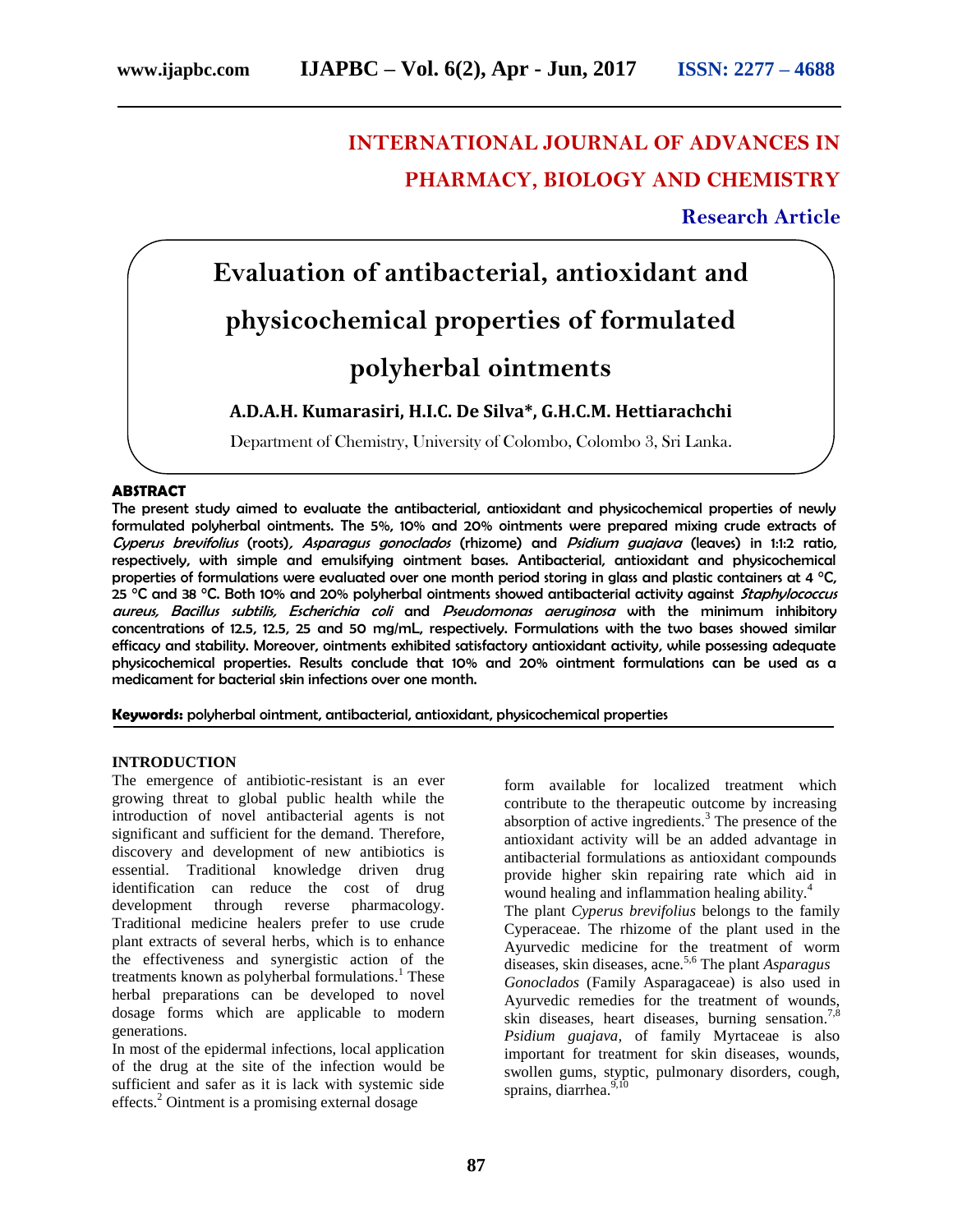The present study was conducted to evaluate antibacterial activity, antioxidant activity and physicochemical properties of polyherbal ointments formulated using above three ethnomedicinal plants, in order to use as medicaments for bacterial skin infections.

#### **MATERIALS AND METHODS**

#### **Preparation of plant samples**

Herbal plants, *C. brevifolius, A. gonoclados* and *P. guajava* were collected from Hikkaduwa, Sri Lanka and authenticated by the National Herbarium at the Department of National Botanical Gardens, Peradeniya, Sri Lanka. The powdered plant parts were extracted with methanol and concentrated until it formed a semisolid residue.

#### **Preliminary Phytochemical Screening**

Methanolic extracts of three plant parts were tested for the presence of active phyto-constituents (flavonoids, alkaloids and tannins *etc*.) using standard procedures.<sup>11,12</sup>

#### **Antibacterial bioassays**

Agar disc diffusion assay and agar well diffusion assay were used to determine the antibacterial activity of the crude plant extracts and ointment formulations, respectively using *Staphylococcus aureus* (ATCC 25923), *Bacillus subtilis* (MTCC 441)*, Escherichia coli* (ATCC 35218) and *Pseudomonas aeruginosa* (ATCC 9027) as test microorganisms. Gentamycin intravenous (IV) solution (1 mg/ml) and sterilized methanol were used as the positive control and the negative control, respectively.13,14

#### **Antibacterial bioassays of the crude extracts**

Monoherbal plant extracts and polyherbal extracts (600 mg/ml) were prepared using methanol as the solvent. Bioassay was conducted using agar disc diffusion method.

Methanolic extracts of *A. gonoclados, C. brevifolius* and *P. guajava* were combined in 10 different ratios according to Table 1 to prepare samples containing 300 mg/ml to find out the most effective combination.

The MIC of the selected polyherbal extract combination was determined by preparing a concentration series of 12.5, 25, 50, 100, 500 and 1000 mg/ml. Antibacterial activities were determined using agar well diffusion assay.

#### **Preparation of ointments and evaluation of antibacterial properties**

The selected polyherbal plant extract was incorporated in to both simple and emulsifying ointment bases using "levigation method"<sup>3</sup>, to prepare 5%, 10% and 20% ointment formulations. Antibacterial activity studies were carried out using agar well diffusion method. Each well was filled with 100 µl of the polyherbal ointment using 5% DMSO in 1% methanol (4:6) as the solvent.

#### **Determination of physical and chemical properties**

The descriptive properties such as colour, odor and consistency, homogeneity, pH and other physical properties such as washability, extrudability and spreadability of the 20% polyherbal ointment formulations were determined were also examined. 15,16

#### **Determination of the antioxidant activity by reducing power assay**

Antioxidant activity of the polyherbal ointment formulation was determined using the reducing power assay using standard methods.<sup>4</sup>

#### **Stability testing**

The 10% and 20% ointments were prepared in mass scale, and stored in glass and plastic containers at different temperatures; 4  $^{\circ}$ C, 25  $^{\circ}$ C and 38  $^{\circ}$ C. The stability of the ointments were evaluated over one month by determining the antibacterial and antioxidant activities and physicochemical properties using the standard methods as mentioned above.

#### **Statistical analysis**

The inhibition zone diameters were statistically evaluated using two way ANOVA statistics to compare the stability of the ointment formulations.

#### **RESULTS AND DISCUSSION**

#### **Phytochemical screening**

According to the phytochemical screening studies of methanolic extracts of *A. gonoclados* (roots)*, C. brevifolius* (rhizome) and *P. guajava* (leaves) contain flavonoids, alkaloids and tannins. As most antibacterial and antioxidant agents in plants belong to the flavonoid, alkaloid and tannin chemical groups,  $12,17$  the results confirmed the potent antibacterial and antioxidant activity of methanolic extracts of the selected three plants.<sup>18,19</sup>

#### **Antibacterial bioassays of the crude plant extracts**

The monoherbal and polyherbal crude plant extracts were tested by the agar disc diffusion assay to compare its efficacy. The results showed that the polyherbal extracts of 1:1:1 ratio of *C. brevifolius: A.*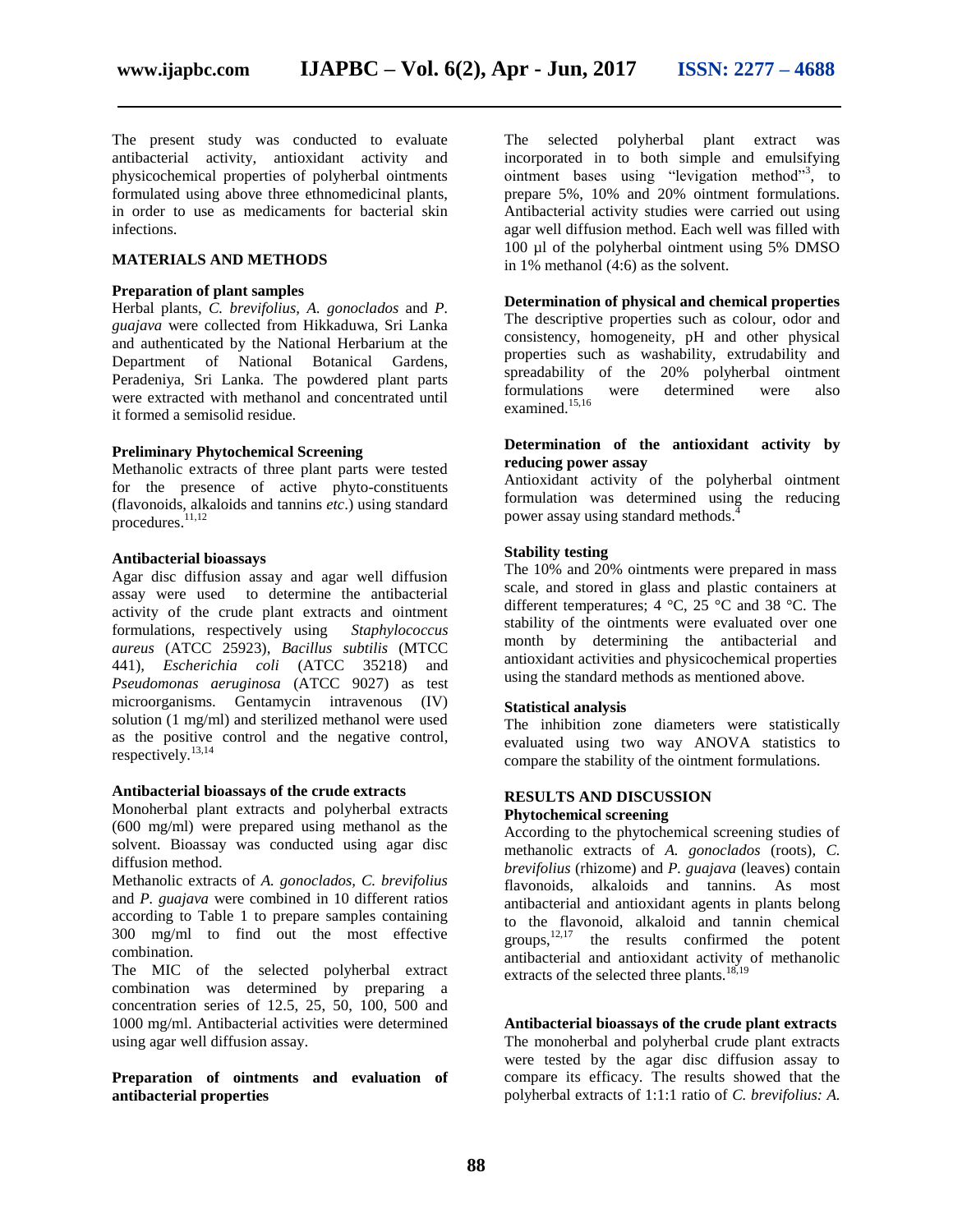*gonoclados: P. guajava* respectively (600 mg/mL), having a significantly higher antibacterial activity against all four pathogenic bacterial strains tested than the monoherbal extracts (Table  $2)^{20}$  This provides an evidence for the increased biological activity due to the synergistic effect of the herbal combinations. 21

Methanolic extracts of three plants were combined in different ratios (Table 1)<sup>20</sup> to determine the most effective combination. Combination of *C. brevifolius: A. gonoclados: P. guajava* in 1:1:2 ratio (Figure 1), respectively exhibited the best antibacterial activity against Gram-positive bacteria. However, the absence of any antibacterial activity towards Gram-negative bacterial strains may be due to the insufficient concentration (300 mg/mL) of the crude extract.

Minimum inhibitory concentration (MIC) of the polyherbal extract of combination number 4 was examined using a concentration series (12.5, 25, 50, 100, 500 and 1000 mg/mL) in order to identify the minimum active concentration that should be incorporated in to the ointment formulation. The results showed increase in antibacterial activity with increasing concentration against both Gram-positive and Gram-negative bacteria (Figure 2).<sup>1</sup> The polyherbal extract with 12.5 mg/mL displayed an excellence activity against Gram-positive bacterial strains; *B. subtilis* (13.0 ± 1.7 mm)and *S. aureus*  $(13.0 \pm 0.6 \text{ mm})$ . Gram-negative bacterial strains exhibited a lower susceptibility to the polyherbal plant extract, where the MIC values were 25 mg/mL against *E. coli* (14.0  $\pm$  0.6 mm) and 50 mg/mL against *P. aeruginosa*  $(13.0 \pm 0.6 \text{ mm})$ . Hence, 50 mg/mL concentration was selected in order to incorporate in to the ointment formulation as it was the lowest concentration which exhibited antibacterial activity against all four pathogenic bacterial strains.

#### **Antibacterial bioassays of the ointment formulations**

The 5%, 10% and 20% ointment formulations with effective concentrations 25, 50 and 100 mg/mL, respectively were prepared by incorporating the polyherbal extraction to the simple ointment (SO) and emulsifying ointment  $(EO)$  bases.<sup>1</sup> All bacterial strains (including Gram-negatives) showed susceptibility towards the sample with 50 mg/mL concentration, where 100 mg/mL concentration showed even higher antibacterial activities (Figure 3). Therefore, MIC of the formulation was about 50 mg/mL which was same as the polyherbal plant extract.

The antibacterial efficacy has not changed after incorporation of the polyherbal extract in to the ointment bases. This implies that the similarities in the diffusion characteristics of the crude polyherbal extract and the ointment formulation.<sup>1</sup> Since,  $10\%$ and 20% ointments showed the broad spectrum antibacterial activity those two formulations were used for further studies.

#### **Antioxidant activity of ointment formulations**

Antioxidant activities were determined for the simple and emulsifying ointment formulations using the reducing power  $\operatorname{assay}$ <sup>4</sup> All the formulations displayed the presence of the antioxidant activity (Figure 4). The antioxidant activity of the 20% ointment samples were higher than the 10% ointment samples. Moreover, reducing power has been increased with the increased concentration of the preparation, where 50 mg/mL sample showed the lowest reducing power and 500 mg/mL sample showed the highest reducing power. Both simple and emulsifying ointment formulations showed very similar antioxidant activity.

#### **Stability test of ointment formulations**

When comparing the difference of simple ointment and emulsifying ointment towards the stability, according to the ANOVA test, there is no significant different in antibacterial activity over the time between simple ointment and emulsifying ointment (F value  $= 0.7 > 0.05$ ). Furthermore there is no significant difference in the effect of container at different temperatures over the one month  $(F \text{ value} =$  $0.9 > 0.05$ ).

When comparing the antibacterial activity of the ointment, the results showed reduction in its activity at all three temperatures (4  $^{\circ}$ C, 25  $^{\circ}$ C and 38  $^{\circ}$ C) over 30 days. Even though activity has been reduced still it showed the activity against both Grampositive and Gram-negative bacterial strains (Figure 5). According to ANOVA statistics, reduction of the antibacterial activity is statistically significant in samples kept at 4  $^{\circ}$ C (F value = 0.017 < 0.05) and 38 °C (F value =  $0.004 < 0.05$ ). However, there is no significance difference in the reduction of antibacterial activity for samples kept at 25 °C (F value  $= 0.3 > 0.05$ . The results concluded that ointment formulations should be kept at 25 °C in order to retain the antibacterial activity as the date of the formulation for 30 days.

The stability of physicochemical activities of both simple and emulsifying ointments were also determined (Table 3). Both simple and emulsifying ointments possessed satisfactory results over one month period. The pH of the ointments were in the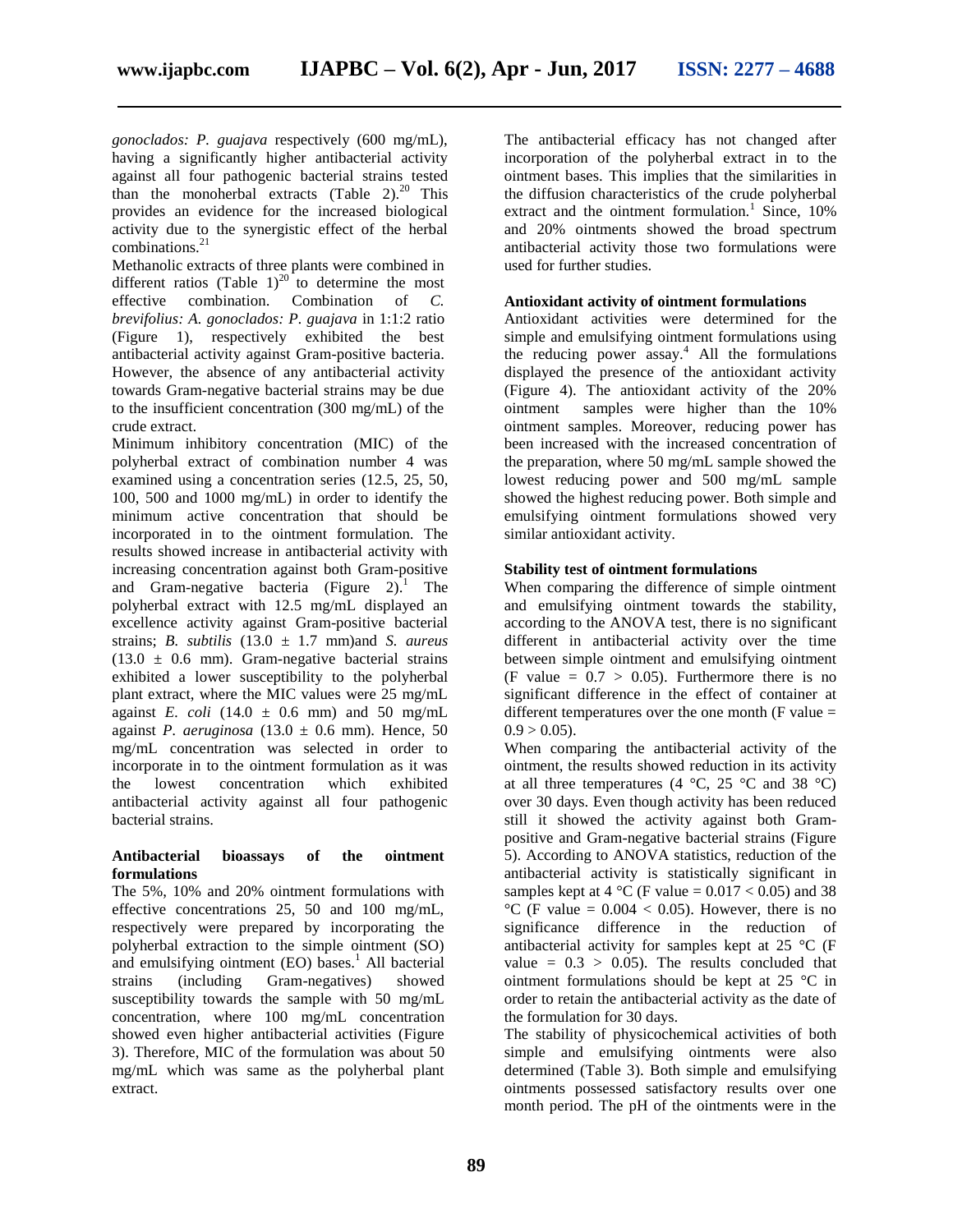skin pH range of pH 5 to 7. Similar to the antibacterial results, physicochemical properties of 20% ointment formulations kept at 25 °C did not change over 30 days concluding the best storage temperature for ointment is 25 °C.

Antioxidant activity of the 20% simple ointment with 500  $\mu$ g/ $\mu$ l concentration which stored in glass and plastic containers at 4 °C, 25 °C and 38 °C over one month was tested. When considering the type of containers, there was very little difference in absorbance in all three temperatures (4  $\degree$ C, 25  $\degree$ C and 38 °C) (Figure 6). Effect of time over the antioxidant activity was checked and the results showed that though the antioxidant activity was reduced over the time, the reduction was not significant. When comparing the antioxidant activity with the effect of temperature, even though the antioxidant activity reduced with the increasing temperature, the difference of the antioxidant activity was negligible.

#### **CONCLUSION**

Combination of methanolic extracts of *C. brevifolius*  (root)*, A.gonoclados (rhizome)* and *P. guajava* 

*(leaves)* in 1:1:2, respectively provided the best antibacterial activity against both Gram-positive and Gram-negative pathogenic bacteria used in the study. Simple ointment and emulsifying polyherbal ointment formulations also exhibited excellence antibacterial activity against both Gram-positive and Gram-negative bacterial strains, where MIC values remained equivalent to the crude polyherbal extract. Both simple ointment and emulsifying ointment formulations showed very similar antibacterial activity, antioxidant activity and physicochemical properties, where the differences were not significant. The type of container (plastic or glass) did not show significant effect on the antibacterial and antioxidant activities and physicochemical stability over the 30 days of storage. The simple and emulsifying ointments kept at 25 °C showed the similar efficacy as the date of formulation, over one month. Hence this formulation can be used as a medicament for skin diseases over one month. However, the formulation need to be further modified to have a proper stability over a considerable time period.

**Table 1 Combination of plant extracts in different ratios**

| Comomation of plant extracts in unicrent ratios |                                              |  |  |  |     |     |     |     |     |     |
|-------------------------------------------------|----------------------------------------------|--|--|--|-----|-----|-----|-----|-----|-----|
| <b>Extracts of plants</b>                       | <b>Extract combination number and ratios</b> |  |  |  |     |     |     |     |     |     |
|                                                 |                                              |  |  |  |     |     |     |     |     | 10  |
| gonoclados<br>А.                                |                                              |  |  |  |     |     | 1.5 | 1.5 |     |     |
| C. brevifolius                                  |                                              |  |  |  | 1.5 |     |     |     |     | L.5 |
| P. guajava                                      |                                              |  |  |  |     | 1.5 |     |     | 1.5 |     |

**Table 2**

**Antibacterial activities of monoherbal versus polyherbal extracts (1:1:1)** *(***Average for triplicate trials, (-) mark indicates the absence of an inhibition zone***)*

| <b>Bacterial</b>   | Average inhibition zone (mm) including disc diameter |               |                          |                    |                         |                         |  |
|--------------------|------------------------------------------------------|---------------|--------------------------|--------------------|-------------------------|-------------------------|--|
| strain             | C. brevifolius                                       | A. gonoclados | P. guajava               | polyherbal extract | <b>Positive control</b> | <b>Negative control</b> |  |
| <b>B.</b> subtilis | $13.0 \pm 0.6$                                       | $8.0 \pm 0.6$ | $14.0 \pm 0.6$           | $16.0 \pm 0.6$     | $22.0 \pm 0.6$          | -                       |  |
| S. aureus          | $10.0 \pm 0.5$                                       | $8.0 \pm 0.5$ | $10.0 \pm 0.6$           | $12.0 \pm 0.5$     | $21.0 \pm 0.5$          |                         |  |
| P. aeruginosa      | $\overline{\phantom{a}}$                             | $7.0 \pm 0.5$ | $\overline{\phantom{a}}$ | $9.0 \pm 0.5$      | $18.0 \pm 0.5$          | -                       |  |
| E. coli            | ۰                                                    | $7.0 \pm 0.6$ | $\overline{\phantom{0}}$ | $10.0 \pm 0.6$     | $19.0 \pm 0.6$          | -                       |  |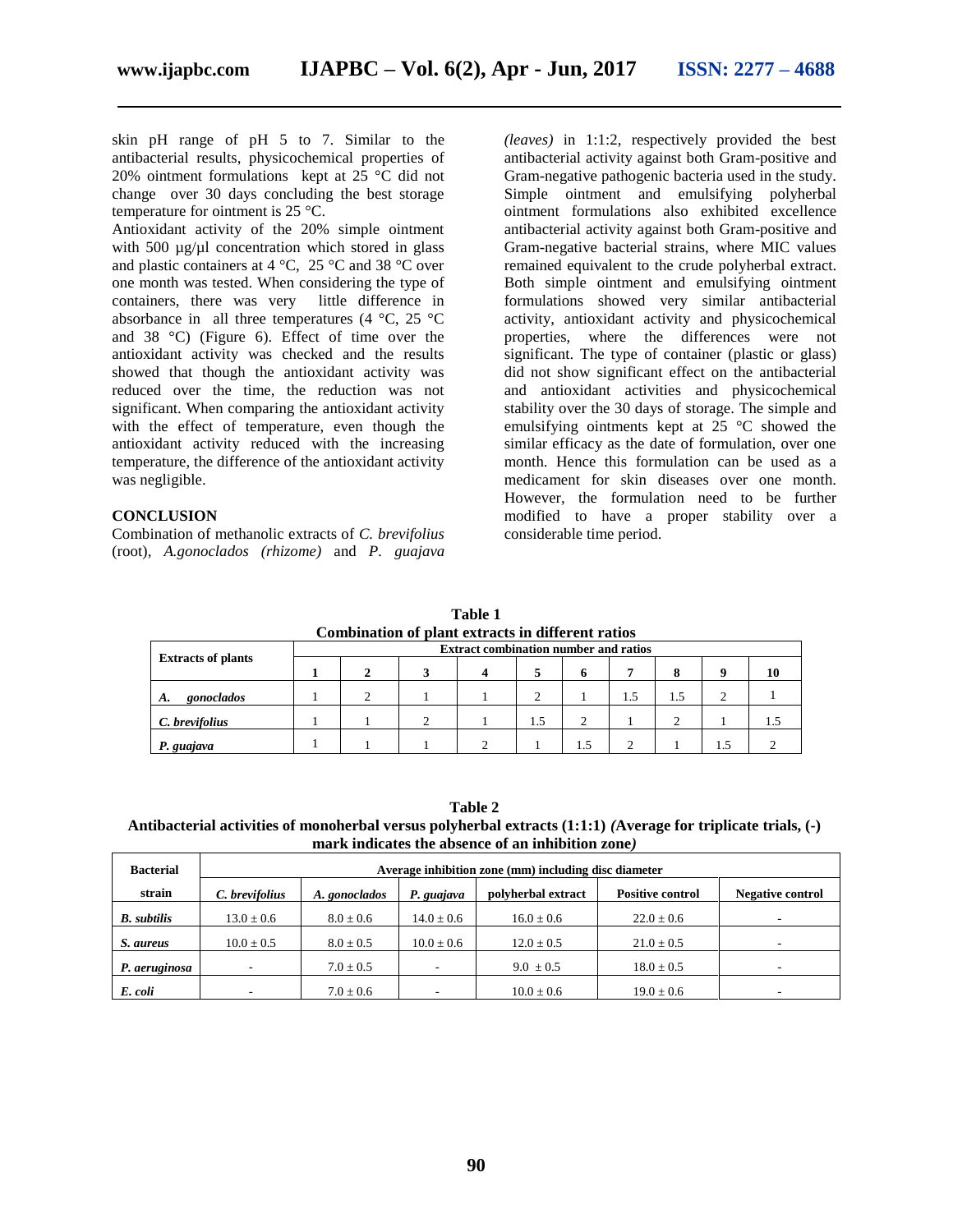| Table 3                                                                                                    |
|------------------------------------------------------------------------------------------------------------|
| Physical and chemical properties of the 20% polyherbal ointment formulations kept at 37 °C (as it could be |
| susceptible to physicochemical changes)                                                                    |

| <b>Evaluation parameter</b> |                        | <b>Simple ointment formulation</b> | <b>Emulsifying ointment formulation</b> |                |  |  |
|-----------------------------|------------------------|------------------------------------|-----------------------------------------|----------------|--|--|
|                             | At $0^{\text{th}}$ day | At $30th$ day                      | At $0^{\text{th}}$ day                  | At $30th$ day  |  |  |
| Colour                      | Yellowish white        | Yellowish white                    | Almost white                            | Almost white   |  |  |
| Odor                        | Consistency            | Consistency                        | Consistency                             | Consistency    |  |  |
| <b>Consistency</b>          | Soft semisolid         | Soft semisolid                     | Soft semisolid                          | Soft semisolid |  |  |
| <b>Phase separation</b>     | Nil                    | Nil                                | Nil                                     | Nil            |  |  |
| рH                          | $6.45 + 0.10$          | $6.44 + 0.03$                      | $6.37 + 0.11$                           | $6.37 + 0.06$  |  |  |
| Washability                 | Washable               | Washable                           | Washable                                | Washable       |  |  |
| <b>Extrudability</b>        | $32.5 + 1.0$           | $33.0 + 0.3$                       | $30.6 + 1.1$                            | $35.8 \pm 0.4$ |  |  |
| <b>Spreadability</b>        | $14.2 + 0.8$           | $14.8 + 0.9$                       | $15.5 + 0.6$                            | $16.1 + 0.6$   |  |  |



**Figure 1 Antibacterial activities of ten different polyherbal combinations**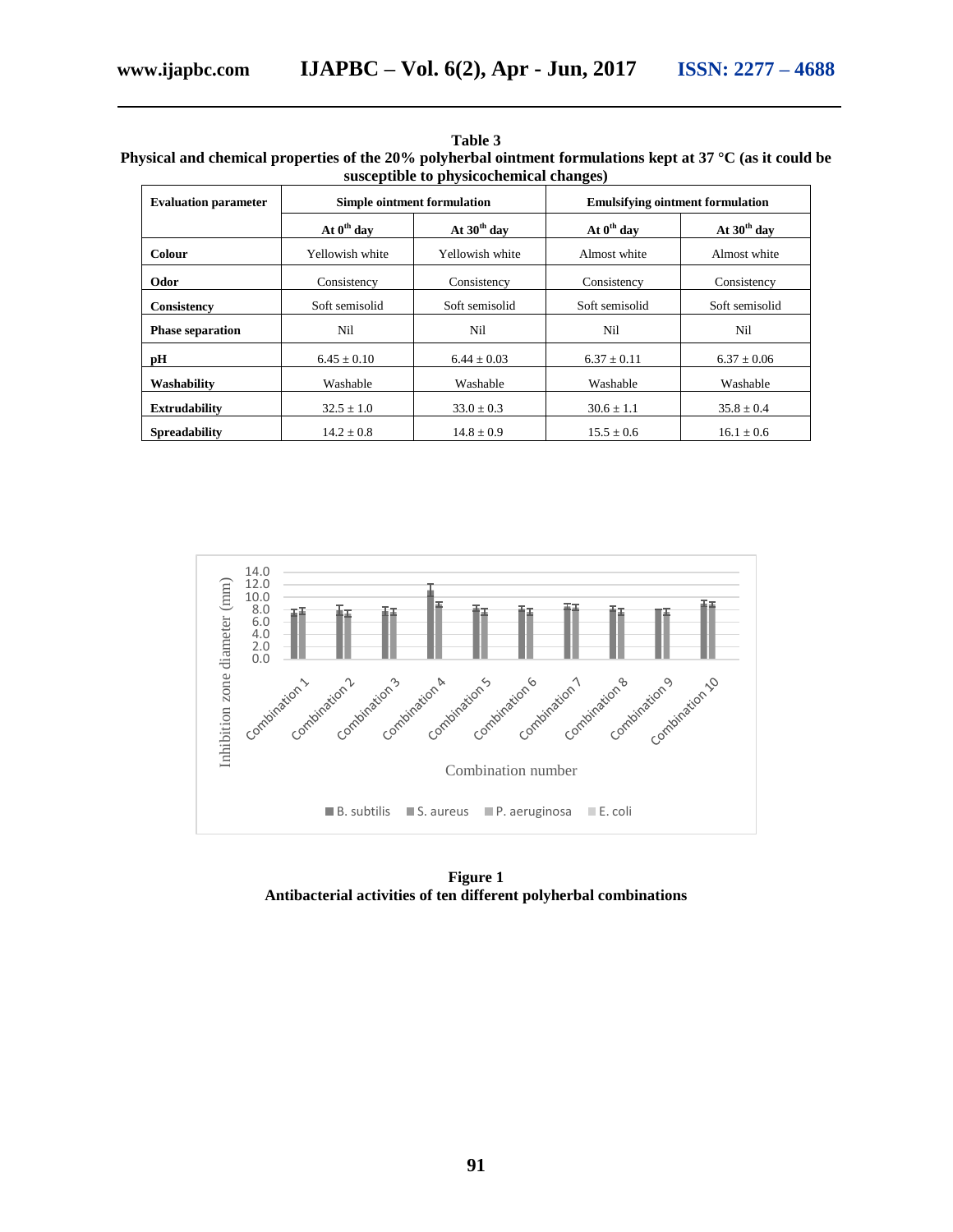

**Figure 2 The MIC values of the polyherbal extract** *C. brevifolius, A. gonoclados* **and** *P. guajava* **in 1:1:2 (average results for triplicate trials ± standard deviation)**



**Figure 3**

**Antibacterial activities of simple ointment (SO) and emulsifying ointment (EO) formulations (average results for triplicate trials ± standard deviation)**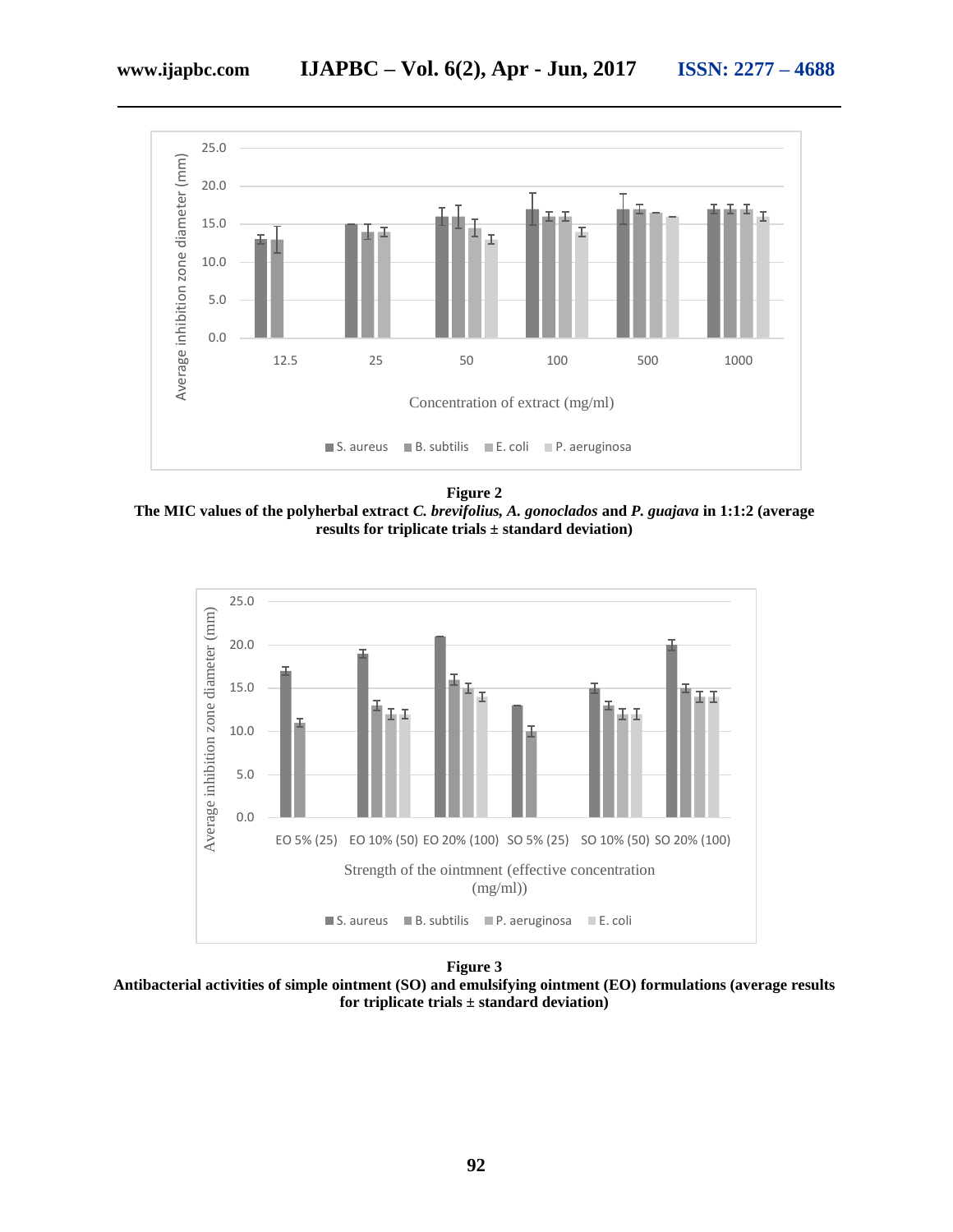

**Figure 4 Antioxidant activity of the ointment formulations for (SO- Simple ointment; EO- Emulsifying ointment)**



**Figure 5 The antibacterial activity of the 20% ointment formulations at different temperatures; 4 °C, 25 °C and 38 °C, over 30 day, against** *P. aeruginosa*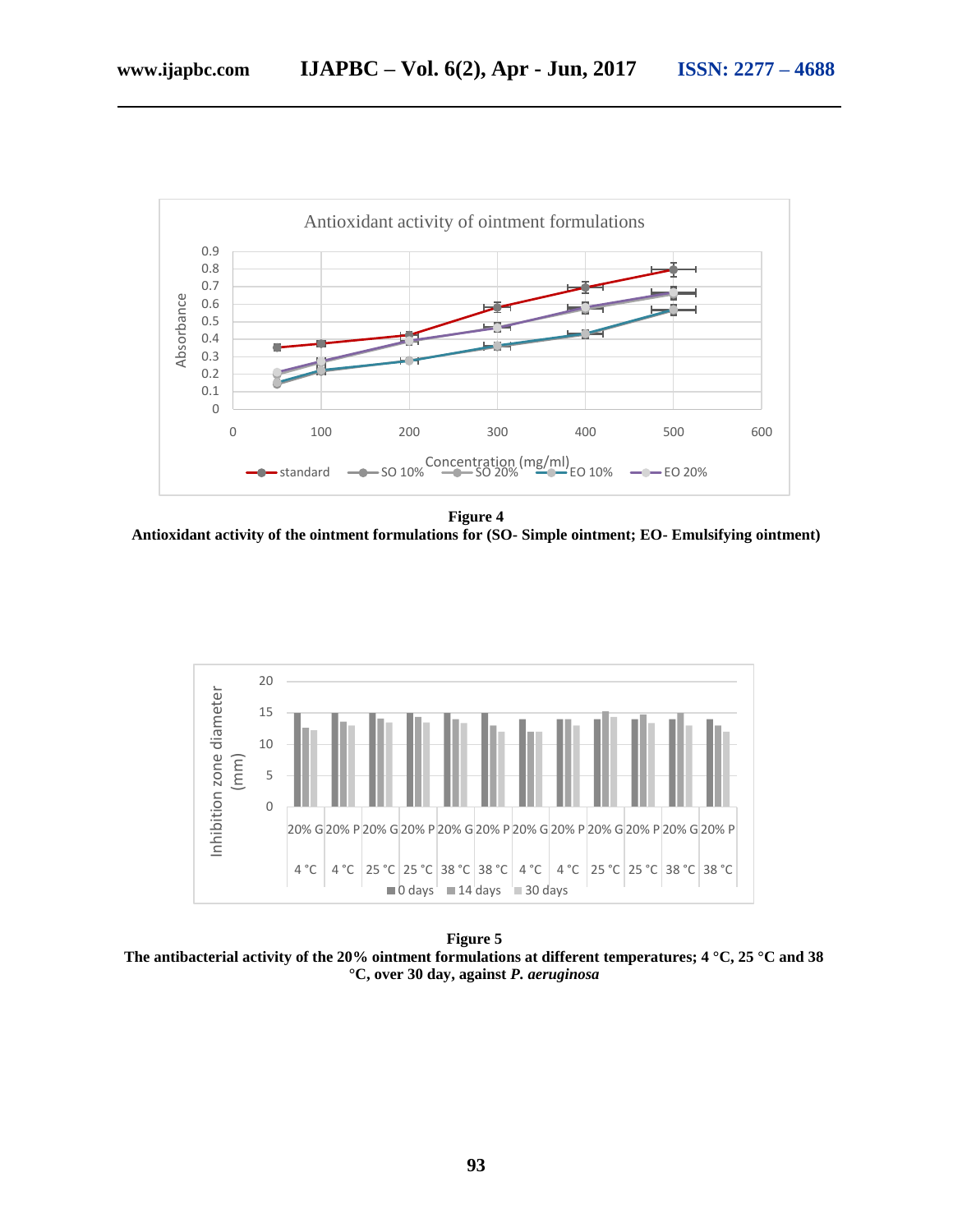

**Figure 6**

**Comparison of antioxidant activity of the simple ointment formulations stored in glass and plastic containers over 30 days. (G- Glass container; P- Plastic container)**

#### **REFERENCES**

- 1. Rani GS, Gunda RK, Mansa Y, Vardhan CHK, Kumar VD, Venkateswarlu G. Preparation and Evaluation of Antimicrobial and Antioxidant Activity of Polyherbal Ointment.IntJ Current Trends Pharm Res, 2015; 3(4): 997-1003.
- 2. Reitamo S, Wollenberg A, Scho E, Perrot JL, Marks R, Ruzicka T, Christophers E, Kapp A, Lahfa M, Rubins A, Jablonska S, Rustin M. Safety and Efficacy of 1 Year of Tacrolimus Ointment Monotherapy in Adults With Atopic Dermatitis. Arch. Dermatol, 2000;136(8): 999-1006.
- 3. Liu C, Bayer A, Cosgrove SE, Daum RS, Fridkin SK, Gorwitz RJ, Kaplan SL, Karchmer AW, Levine DP, Murray BE, Rybak MJ. Clinical Practice Guidelines by the Infectious Diseases Society of America for the Treatment of Methicillin- Resistant Staphylococcus Aureus Infections in Adults and Children. Clin Infect Dis, 2011;52(3): e18-e55.
- 4. Jayanthi P, Lalitha P. Reducing power of the solvent extracts of Eichhornia crassipes (Mart) solms. Int J Pharm Pharm Sci, 2011;  $3(3)$ : 3-5.
- 5. Parekh J, Chanda S. In-Vitro Antimicrobial Activities of Extracts of Launaea Procumbens Roxb. (Labiateae), Vitis Vinifera L. (Vitaceae) and Cyperus Rotundus L. (Cyperaceae). Afr J Biomed Res, 2006;9(2): 89-93.
- 6. Lettre DP, Sharma SK, Singh AP. Antimicrobial Investigations on Rhizomes of

Cyperus Rotundus Linn. Der pharmacia Lettre, 2011;3(3): 427-431.

- 7. Madhavan V, Tijare RD, Mythreyi R, Gurudeva MR, Yoganarasimhan SN. Pharmacognostical Studies on the Root Tubers of Asparagus Gonoclados Baker – Alternate Source for the Ayurvedic Drug Shatavari. Indian J Nat Prod Resour, 2010;  $1(1): 57-62.$
- 8. Patel LS, Patel RS. Antimicrobial Activity of Asparagus Racemosus Wild From Leaf Extracts a Medicinal Plant. Int J Sci Res Pub, 2013;3(3): 3-5.
- 9. Esimone CO, Attama AA, Mundi KS, Ibekwe NN, Chah KF. Antimicrobial Activity of Psidium Guajava Linn Stem Extracts against Methicillin-Resistant Staphylococcus Aureus. Afr J Biotechnol, 2012;11(89): 15556-15559.
- 10. Ali I, Khan SZ, Nasir H, Ullah I, Ullah A, Ahmad R, Ali M, Khan S. In-Vitro Antibacterial Activity of Leaf Extracts of Psidium Guajava against Selected Pathogenic Bacterial Starins. Int J Innov Sci Res, 2014; 3(1): 10-13.
- 11 Edeoga HO, Okwu DE, Mbaebie BO. Phytochemical Constituents of Some Nigerian Medicinal Plants. Afr J Biotechnol, 2005; 4(7): 685-688.
- 12. Khan FA, Hussain I, Farooq S. Phytochemical Screening of Some Pakistanian Medicinal Plants. Middle- East J Sci Res, 2011; 8(3): 575-578.
- 13. Valgas C, Souza SMD, Smânia EF, Artur SJ. Screening Methods to Determine